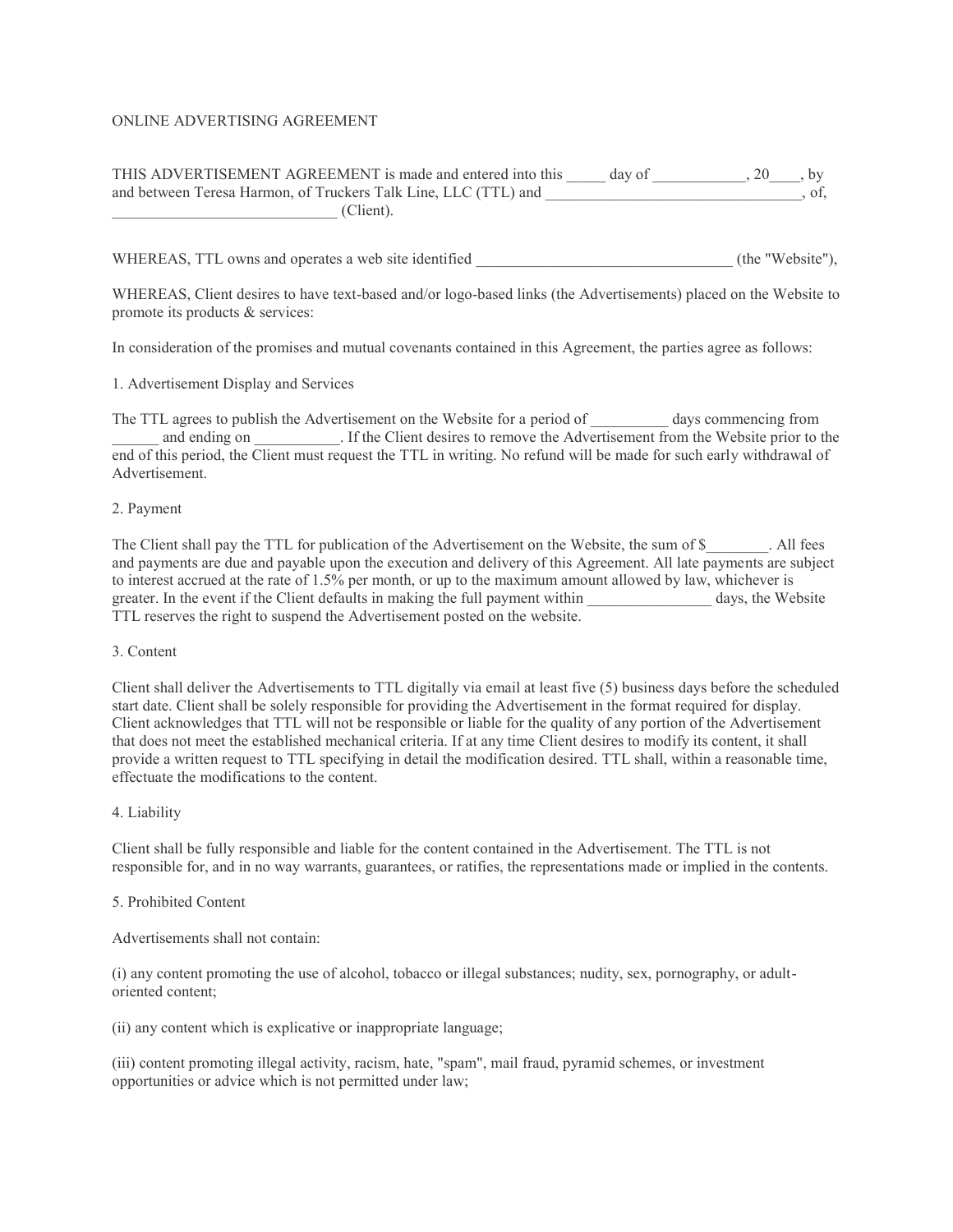(iv) content that is libelous, defamatory, contrary to public policy or otherwise unlawful or any other content deemed inappropriate by the TTL in its sole discretion.

Use of any such inappropriate content by the Client will result in the suspension, termination and removal of the Advertisement or any other action deemed necessary by the TTL in its sole discretion.

#### 6. Acceptance

TTL reserves the right to review and approve the suitability of the Advertisement submitted. TTL may reject or cancel any Advertisement for any reason which it believes in good-faith to be detrimental. If TTL so rejects Client's Advertisement or terminates its display, then this Agreement shall be terminated, and Website TTL will return any prepaid advertising fees to Client.

## 7. License

Client grants TTL a limited, nontransferable, nonexclusive license to copy, use, store, set up, publicly display, publicly perform and transmit the Client's Advertisement (including any trade names, trademarks and service marks shown) during the term of this Agreement and solely in connection with this Agreement. Upon termination of this Agreement, TTL will remove the Client's Advertisement, destroy all copies of it and cease further display of the Advertisement.

Nothing in this Agreement grants Client any right to use the name, trademark, or service mark of TTL in any advertisement, sales promotion, or press release without TTL's prior written approval.

#### 8. Proprietary Rights

Client acknowledges that the contents of the TTL Website, including, without limitation, all trade names, trademarks, service marks, content, text, images, software, functionality, page and other design and layout, media and other materials therein, is proprietary to or licensed by TTL, protected under copyright, trademark and other intellectual property laws and such contents may not be reproduced without the consent of TTL.

Client retains all right, title and interest including copyright and other proprietary or intellectual property rights in the content of the Advertisement, Client's trade names, trademarks and service marks therein.

9. Client Warranty.

Client warrants to TTL that:

(i) Client has the right and authority to enter into and perform its obligations under this Agreement;

(ii) the Advertisement shall conform to the description and specifications set forth by TTL;

(iii) the Advertisement shall not constitute or be the subject of a notice or claim of any false designation of origin, false advertising or unfair competition under the law of any country;

(iv) the Advertisement does not and shall not contain or be alleged to contain any content, work, name, mark, designation, materials or link that actually or potentially violates any applicable law or regulation, or infringes any proprietary, intellectual property, contract or tort right of any person or misappropriates a person's trade secret, name, likeness or identity;

(v) the Advertisement contains no viruses, worms, malicious code, trap doors, back doors, timers, clocks, counters, FTP servers, or other limiting routines, instructions or designs, and no web beacons, web bugs, spy ware or other similar hidden or transparent code, script, or routine designed to gather, track or transmit information about TTL or the users of the Website.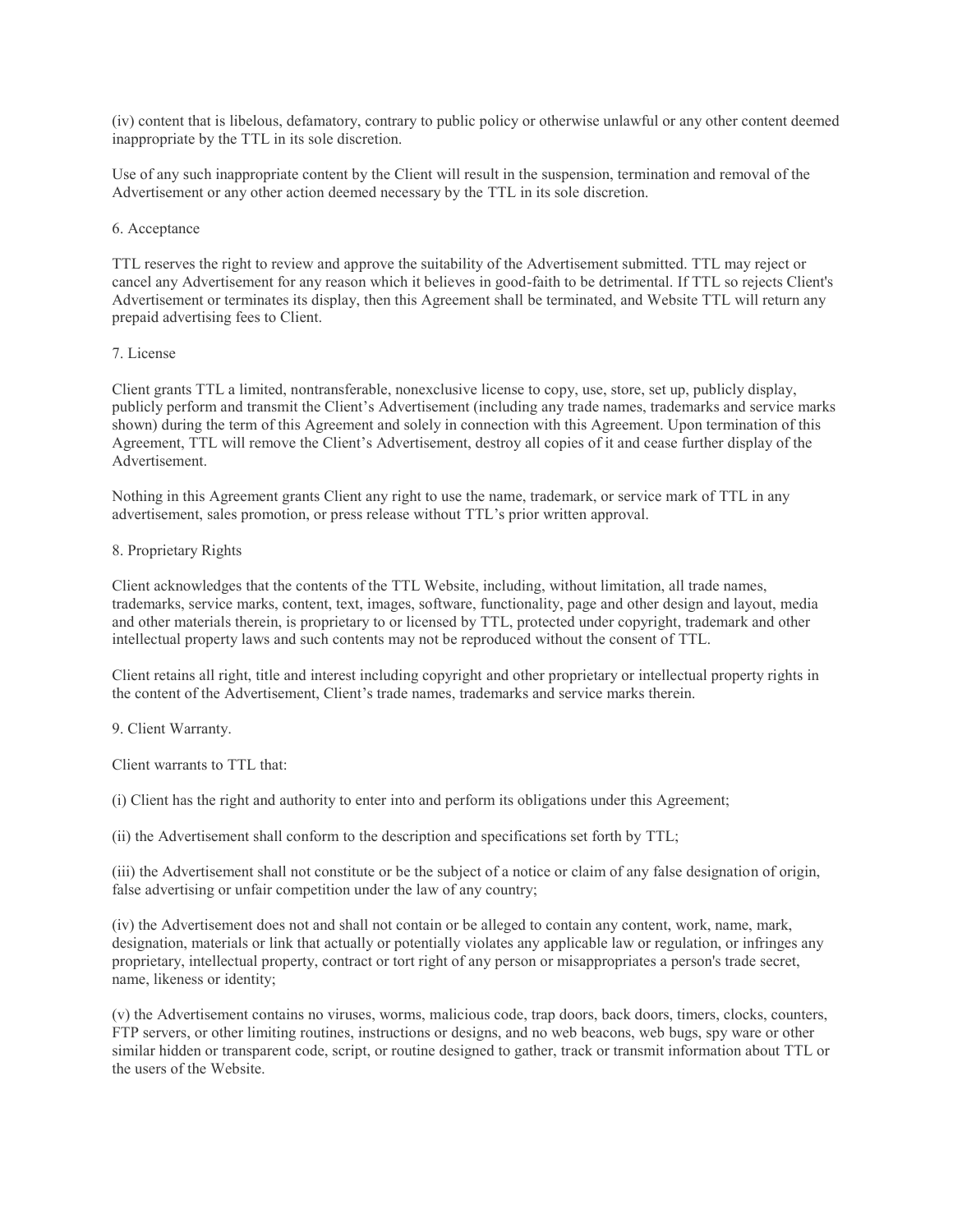## 10. Disclaimer

The services and site are provided "as is" without warranty of any kind, express or implied and any use of the services or Website are at Client's sole risk. TTL does not warrant that the services or Website will be uninterrupted or error free, nor does TTL make any warranty as to the performance or any results that may be obtained by use of the services or Website. TTL makes no other warranties, express or implied, including, without limitation, any implied warranties of merchantability and fitness for a particular purpose, concerning the subject matter of this agreement.

# 11. Independent Contractor

TTL shall provide the Services as an independent contractor and TTL shall not act as an employee, agent or broker of the Client. As an independent contractor, TTL will be solely responsible for paying any and all taxes levied by applicable laws on its compensation. TTL understands that Client will not withhold any amounts for payment of any taxes from TTL's compensation.

## 12. Termination

(a) Either party may terminate this Agreement for convenience by providing fifteen (15) days written notice (Termination Notice) to the other party.

(b) If a party violates its obligations to be performed under this Agreement, the other party may terminate the Agreement by sending a fifteen (15) days' notice in writing. Upon receiving such notice, the defaulting party shall have fifteen (15) days from the date of such notice to cure any such default. If the default is not cured within the required fifteen (15) day period, the party providing notice shall have the right to terminate this Agreement.

## 13. Assignment

TTL shall not assign any of their rights under this Agreement, or delegate the performance of any of the obligations or duties hereunder, without the prior written consent of the Client and any attempt by TTL to so assign, transfer, or subcontract any rights, duties, or obligations arising hereunder shall be void and of no effect.

## 14. Notices

Any notices, bills, invoices, or reports required by this Agreement shall be deemed received on (a) the day of delivery if delivered by hand during receiving party's regular business hours or by facsimile before or during receiving party's regular business hours; or (b) on the second business day following deposit in the United States mail, postage prepaid, to the addresses heretofore below, or to such other addresses as the parties may, from time to time, designate in writing pursuant to the provisions of this section.

Client:

Billing address:

Truckers Talk Line, LLC

 $\mathcal{L}_\text{max}$  and  $\mathcal{L}_\text{max}$  and  $\mathcal{L}_\text{max}$  and  $\mathcal{L}_\text{max}$ 

 $\mathcal{L}_\text{max}$  and  $\mathcal{L}_\text{max}$  and  $\mathcal{L}_\text{max}$  and  $\mathcal{L}_\text{max}$ 

 $\mathcal{L}_\text{max}$  and  $\mathcal{L}_\text{max}$  and  $\mathcal{L}_\text{max}$  and  $\mathcal{L}_\text{max}$ 

Contact information: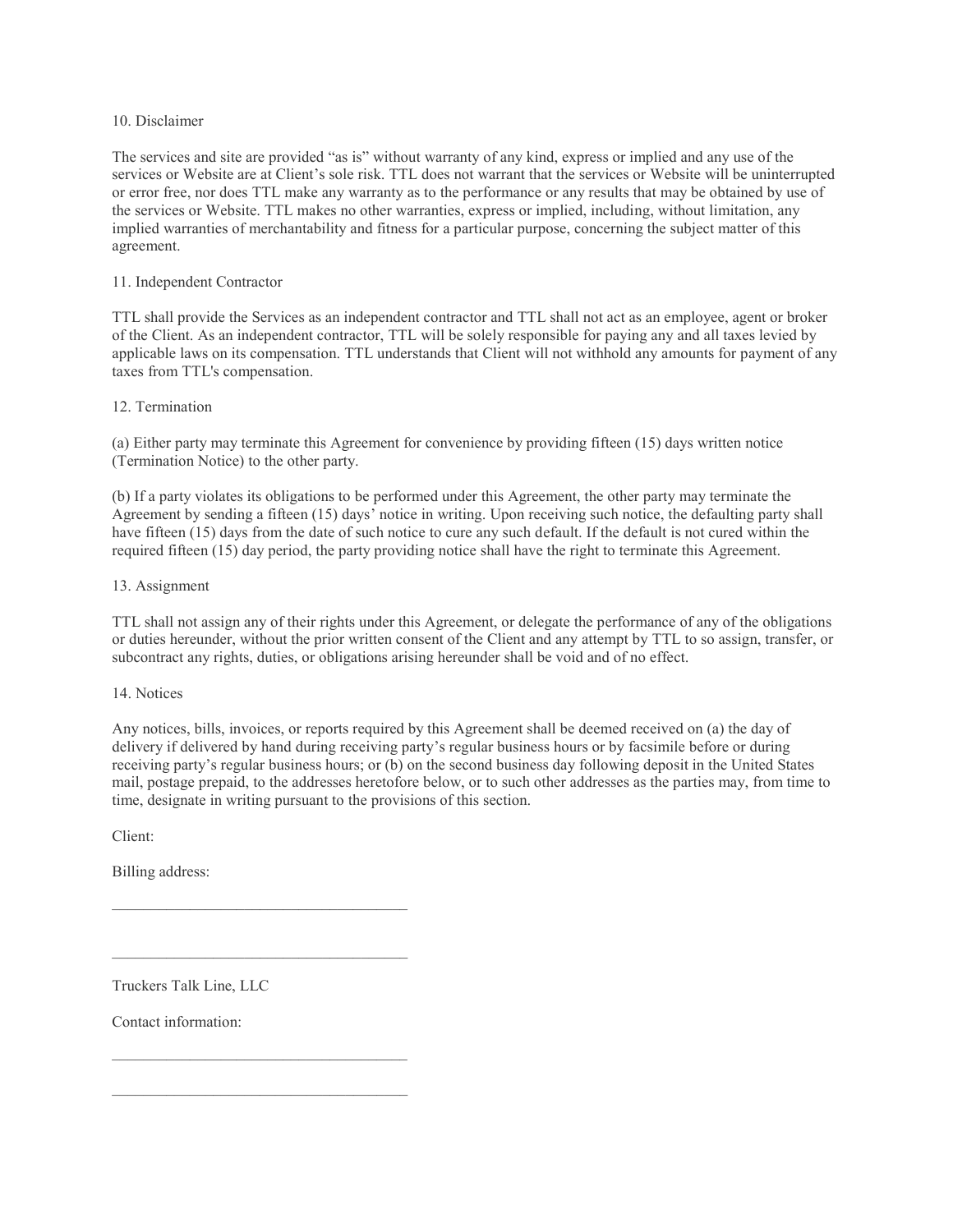## 15. Governing Law

This Agreement is to be construed in accordance with and governed by the internal laws of the State of ARkansas, **USA** 

## 16. Dispute Resolution

All disputes under this Agreement shall be settled by arbitration in Arkansas before a single arbitrator pursuant to the commercial law rules of the American Arbitration Association. Arbitration may be commenced at any time by any party hereto giving written notice to the other party to a dispute that such dispute has been referred to arbitration. Any award rendered by the arbitrator shall be conclusive and binding upon the parties hereto. This provision for arbitration shall be specifically enforceable by the parties and the decision of the arbitrator in accordance herewith shall be final and binding without right of appeal.

## 17. Severability

If any provision of this Agreement shall be held to be illegal, invalid or unenforceable under present or future laws, such provisions shall be fully severable, this Agreement shall be construed and enforced as if such illegal, invalid or unenforceable provision had never comprised a part of this Agreement; and, the remaining provisions of this Agreement shall remain in full force and effect.

## 18. Limitation of Liability

IN NO EVENT SHALL EITHER PARTY BE LIABLE TO THE OTHER PARTY FOR ANY INDIRECT, INCIDENTAL, CONSEQUENTIAL, SPECIAL OR EXEMPLARY DAMAGES, INCLUDING WITHOUT LIMITATION, BUSINESS INTERRUPTION, LOSS OF OR UNAUTHORIZED ACCESS TO INFORMATION, DAMAGES FOR LOSS OF PROFITS, INCURRED BY THE OTHER PARTY ARISING OUT OF THE SERVICES PROVIDED UNDER THIS AGREEMENT, EVEN IF SUCH PARTY HAS BEEN ADVISED OF THE POSSIBILITY OF SUCH DAMAGES. IN NO EVENT WILL NEITHER PARTY'S LIABILITY ON ANY CLAIM, LOSS OR LIABILITY ARISING OUT OF OR CONNECTED WITH THIS AGREEMENT SHALL EXCEED THE AMOUNTS PAID TO TTL BY CLIENT.

## 19. Indemnification

Each party shall at its own expense indemnify and hold harmless, and at the other party's request defend such party its affiliates, subsidiaries, successors and assigns officers, directors, employees, sub-licensees, and agents from and against any and all claims, losses, liabilities, damages, demand, settlements, loss, expenses and costs (including attorneys' fees and court costs) which arise directly or indirectly out of or relate to (a) any breach of this Agreement, or (b) the gross negligence or willful misconduct of a party's employees or agents;

## 20. Entire Agreement; Amendment:

This Agreement is the final, complete and exclusive agreement of the parties with respect to the subject matter hereof and supersedes and merges all prior or contemporaneous representations, discussions, proposals, negotiations, conditions, communications and agreements, whether written or oral, between the parties relating to the subject matter hereof and all past courses of dealing or industry custom. No modification of or amendment to this Agreement shall be effective unless in writing and signed by each of the parties.

## 21. Waiver

The waiver by either party of a breach of or a default under any provision of this Agreement shall not be effective unless in writing and shall not be construed as a waiver of any subsequent breach of or default under the same or any other provision of this Agreement, nor shall any delay or omission on the part of either party to exercise or avail itself of any right or remedy that it has or may have hereunder operate as a waiver of any right or remedy.